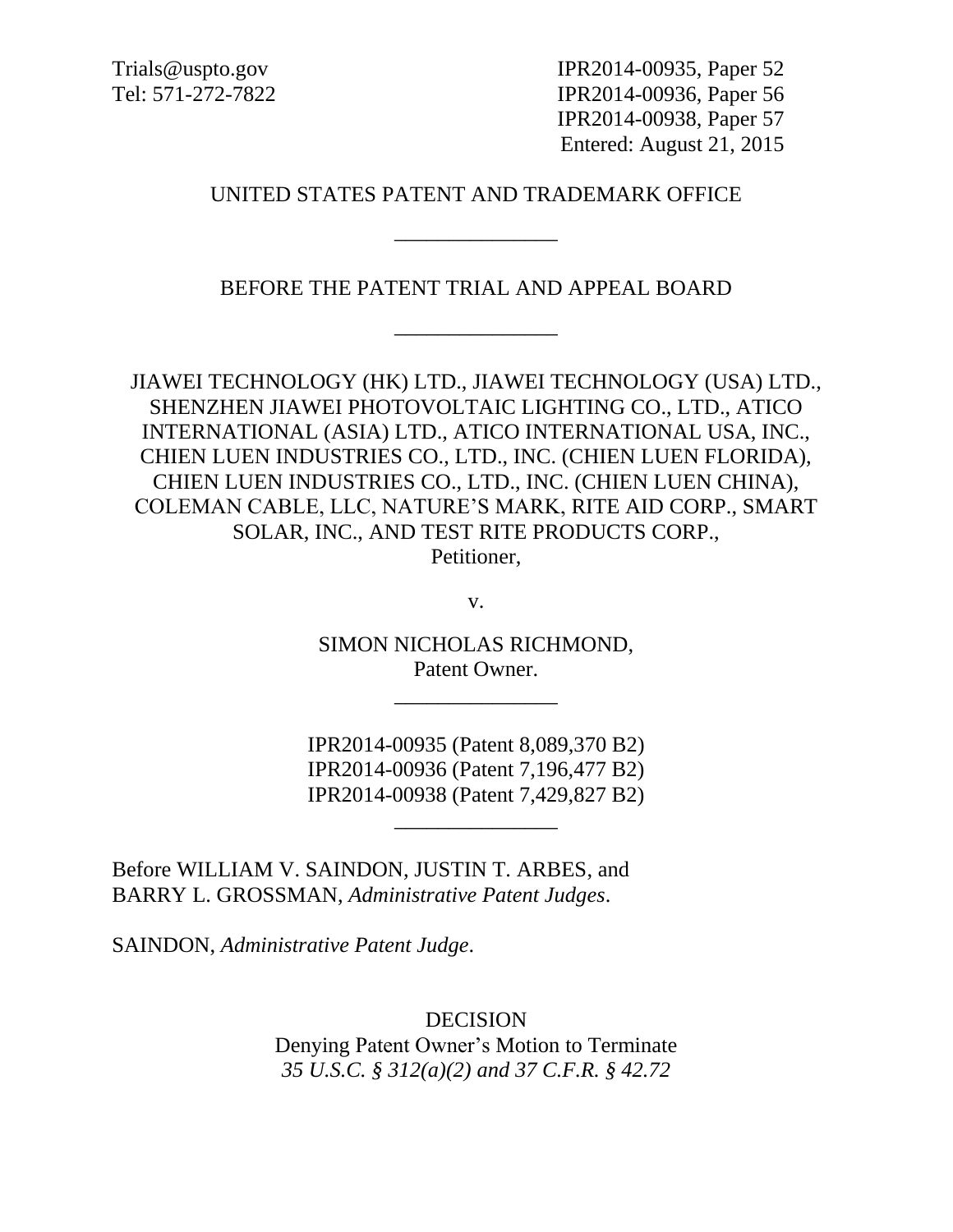l

### I. INTRODUCTION

Patent Owner filed a Motion to Terminate each of the instant proceedings on the basis that Petitioner failed to identify Southwire Company, LLC ("Southwire") as a real party in interest ("RPI") under 35 U.S.C. § 312(a)(2) at the time it filed its Petition. Paper 34 ("Mot.").<sup>1</sup> Petitioner filed an Opposition, Paper 43 ("Opp."), and Patent Owner filed a Reply, Paper 46 ("Reply").<sup>2</sup> For the reasons stated below, Patent Owner's Motion is DENIED.

## *A. Issue*

The issue addressed in this Decision is whether Patent Owner has rebutted the presumption that Southwire was not a real party in interest at the time Petitioner filed its Petition (June 11, 2014). If Southwire was a real party in interest at the time Petitioner filed its Petition, then, according to Patent Owner, Petitioner's Petition was incomplete under 35 U.S.C. § 312(a)(2), and this proceeding must be terminated, as the Petition would be accorded a new filing date and at least one of the Petitioner entities would be time-barred under 35 U.S.C. § 315(b). *See* Mot. 11–12; Paper 14, 3 n.4.

<sup>&</sup>lt;sup>1</sup> This Decision addresses and disposes of similar motions appearing in IPR2014-00936, IPR2014-00935, and IPR2014-00938. Citations in this Decision are to those papers and exhibits filed in IPR2014-00936. Similar papers and exhibits may be found in IPR2014-00935 and IPR2014-00938.

 $2$  Petitioner also filed a motion to seal, along with redacted and unredacted versions of certain exhibits submitted with its Opposition. Paper 40. Patent Owner did not file an opposition to the motion. We do not refer to any of the material sought to be sealed in this Decision, and refer to the redacted versions of the exhibits where necessary. The motion to seal will be decided in a separate decision.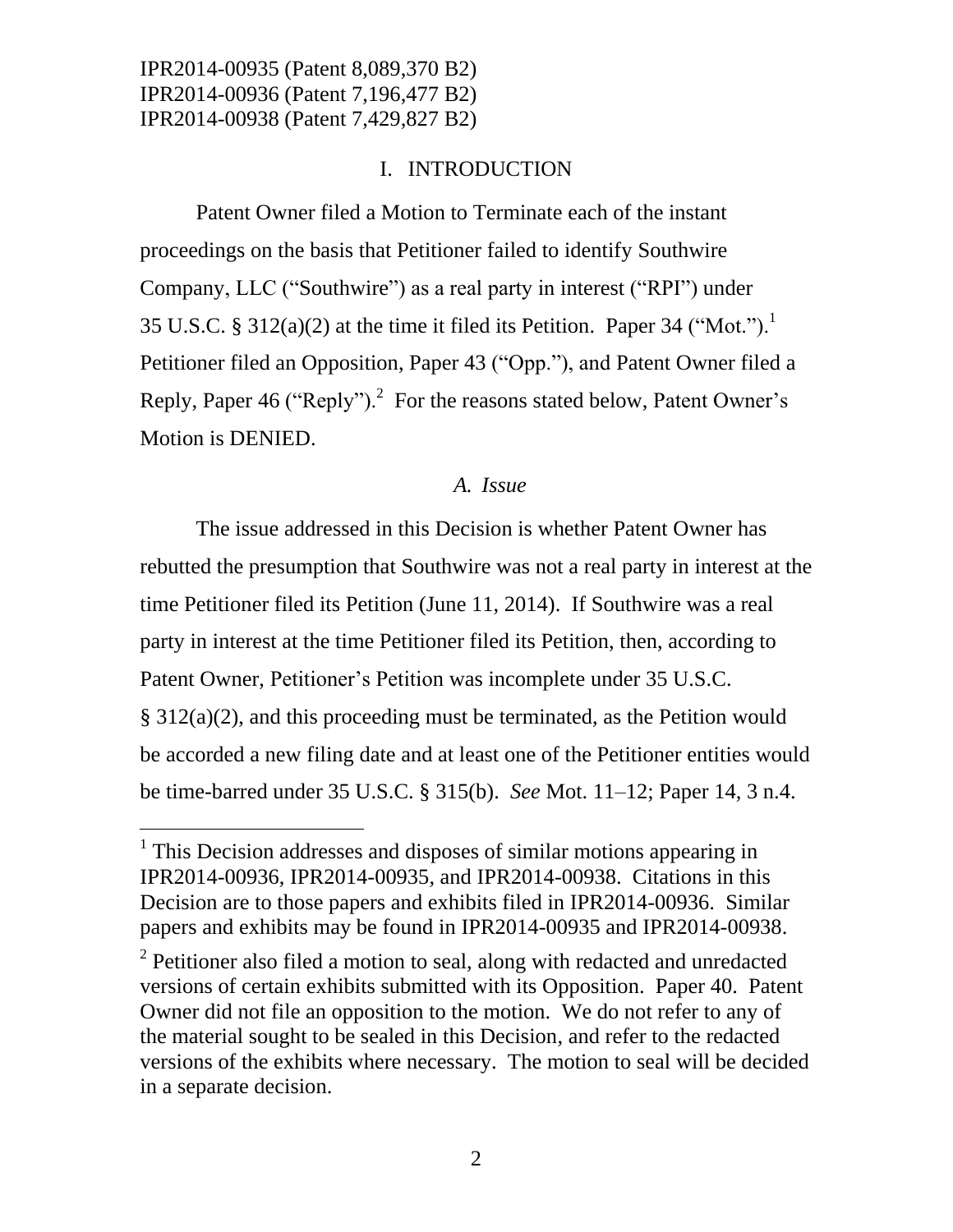#### *B. Background*

The matter at hand stems from the relationship between Petitioner entity Coleman Cable, LLC ("Coleman") and Southwire, Coleman's current parent corporate entity, which was not listed as a RPI in the Petition. The following represents our understanding of the relevant events in this relationship.

Patent Owner served a complaint on Coleman Cable, Inc. on July 3, 2013, alleging infringement of one or more of its patents. Paper 14, 3 n.4. In December 2013, Southwire, Cubs Acquisition Corporation ("Cubs"), and Coleman Cable, Inc. signed an "Agreement and Plan of Merger," wherein Southwire purchased 100% of the outstanding stock of Coleman Cable, Inc. Ex. 1046  $\P$  5.<sup>3</sup> At that time, the then-President of Coleman Cable, Inc. issued a letter to its customers, explaining the existence of the merger agreement and that "[y]our Coleman contacts will remain the same, all current contracts will be honored, and there will be no immediate changes in how we conduct business with you." Ex. 1030. The transaction later closed when Cubs merged with and into Coleman Cable, Inc., with Coleman Cable, Inc. being the surviving corporation; a merger certificate was filed on February 11, 2014. Ex. 1046 ¶ 5; *see also* Ex. 2037 (a Southwire PRNewswire release announcing the successful completion of the tender offer). On March 5, 2014, Coleman Cable, Inc. was reorganized into

 $\overline{a}$ 

 $3$  Exhibit 1046 contains the testimony of Mr. Guyton Cochran. Mr. Cochran is Treasurer of Coleman and Executive Vice President and Chief Financial Officer of Southwire. Ex. 1046 ¶¶ 2–3.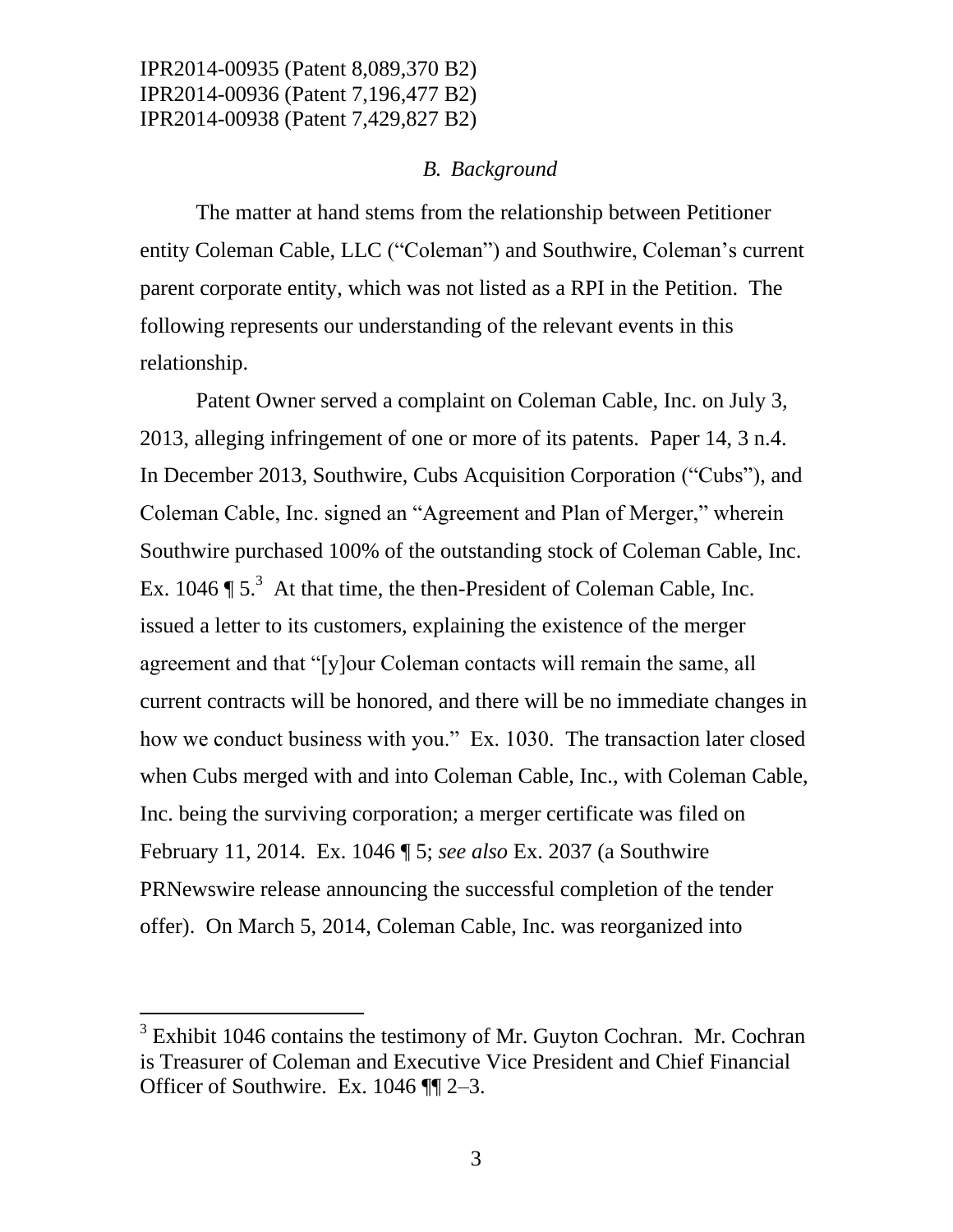Coleman Cable, LLC, with Southwire as the sole member.<sup>4</sup> Ex. 1046  $\P\P$  7– 8; Ex. 1017.

On June 11, 2014, Coleman, along with several other entities, filed a Petition in each of the instant proceedings. *See* Paper 4 (Coleman Power of Attorney); Paper 10 (first petition). The power of attorney for Coleman was signed by Mr. Floyd W. Smith, having a title of "Secretary." Paper 4. At that time, Mr. Smith was also Executive Vice President, Secretary, and General Counsel of Southwire. Opp. 3; Ex. 1046 ¶¶ 12–13. Coleman's share of the payments for the IPRs came from Coleman accounts, separate from Southwire's accounts. Opp. 4–5; Ex. 1046 ¶¶ 17–21.

Patent Owner alleges that at the National Hardware Show (May 5–7, 2015), Southwire was listed in the directory as the exhibitor of a product formerly exhibited by Coleman. Mot. 4–5; Ex. 2055 ¶ 3. On June 22, 2015, Patent Owner contacted the Board seeking authorization to file the subject Motion, leading to the above-identified briefing. Paper 30. On July 17, 2015, Petitioner filed updated mandatory notice information adding Southwire as a real party in interest, pursuant to 37 C.F.R. § 42.8. Paper 38.

#### II. ANALYSIS

#### *A. Legal Principles*

Pursuant to 35 U.S.C. § 312(a)(2), a petition for *inter partes* review "may be considered *only if* . . . the petition identifies *all* real parties in

 $\overline{a}$ 

<sup>&</sup>lt;sup>4</sup> The ownership of limited liability companies is by one or more "members," akin to the shareholders of traditional corporations or the partners of partnerships.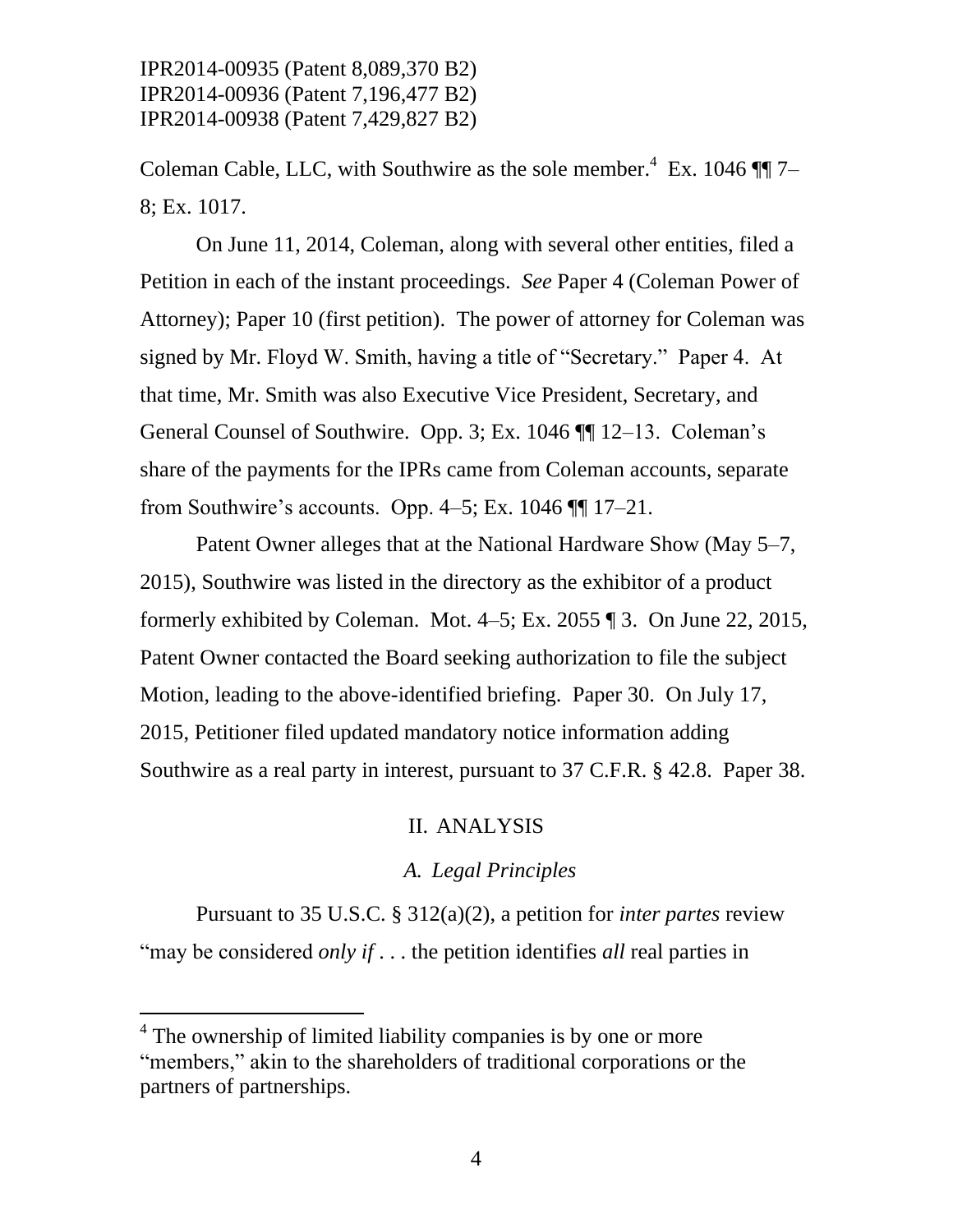interest" (emphasis added). We generally accept a petitioner's identification of real parties in interest at the time of filing the petition. *See* Changes to Implement Inter Partes Review Proceedings, Post-Grant Review Proceedings, and Transitional Program for Covered Business Method Patents; Final Rule, 77 Fed. Reg. 48,680, 48,695 (Aug. 14, 2012). Thus, there is a rebuttable presumption that a petitioner's identification of real parties in interest is accurate. However, when a patent owner provides sufficient rebuttal evidence that reasonably brings into question the accuracy of the petitioner's identification, the ultimate burden of proof remains with the petitioner to establish that it has complied with the statutory requirement of 35 U.S.C. § 312(a)(2) to identify all real parties in interest.

Whether a non-party is a real party in interest for purposes of an *inter partes* review proceeding is a "highly fact-dependent question" that takes into account how courts generally have used the term to "describe relationships and considerations sufficient to justify applying conventional principles of estoppel and preclusion." Office Patent Trial Practice Guide, 77 Fed. Reg. 48,756, 48,759 (Aug. 14, 2012) ("Trial Practice Guide"). In general, a real party in interest is "the party that desires review of the patent," and "may be the petitioner itself, and/or it may be the party or parties at whose behest the petition has been filed." *Id.* Courts have identified multiple relevant factors that inform our analysis. *Id.* at 48,759– 60. Relevant factors include the non-party's "relationship with the petitioner" and "relationship to the petition itself, including the nature and/or degree of involvement in the filing; and the nature of the entity filing the petition." *Id.*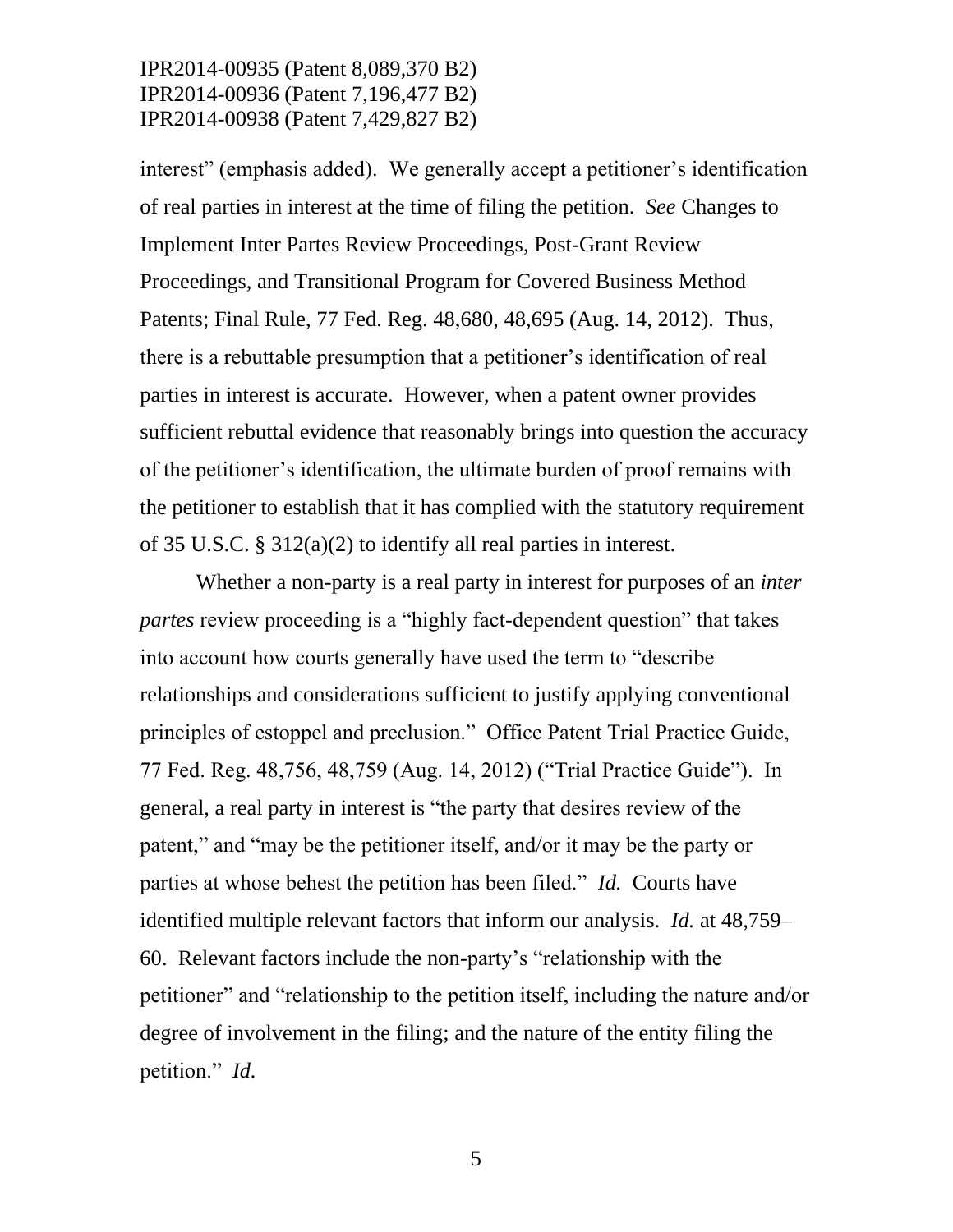#### *B. Analysis*

We have reviewed the arguments and evidence before us and determine that Southwire was not a RPI in this proceeding at the time Petitioner filed its Petition. In general, "rarely will one fact, standing alone, be determinative" of the RPI issue. Trial Practice Guide at 48,760. Accordingly, we discuss those facts that we considered most important in making our decision.

First, no evidence before us indicates that Southwire is accused of infringing Patent Owner's patent. *See* Opp. 4 (alleging that Southwire "did not sell any allegedly infringing products [and] had not been sued"). If a RPI is "the party that desires review of the patent," Trial Practice Guide at 48,759, it would stand to reason that of the Southwire/Coleman parent/subsidiary relationship, it is Coleman, not Southwire, that desires review of the patent. Further, the Board has indicated previously that neither corporate control nor mutual interest in invalidity, alone, is sufficient to deem a non-party a RPI. *See, e.g.*, *Sony Comp. Entm't Am. LLC v. Game Controller Tech. LLC*, Case IPR2013-00634, slip op. at 7–8 (PTAB Apr. 2, 2015) (Paper 31) (parent-subsidiary relationship insufficient); *Butamax Advanced Biofuels LLC v. Gevo, Inc.*, Case IPR2013-00215, slip op. at 4 (PTAB Sept. 30, 2013) (Paper 10) (mutual interest in invalidity of a patent insufficient); *Denso Corp. v. Beacon Navigation GmbH*, Case IPR2013- 00026, slip op. at 11 (PTAB Mar. 14, 2014) (Paper 34) (status as codefendant insufficient); Trial Practice Guide at 48,760 (participation in joint defense group insufficient).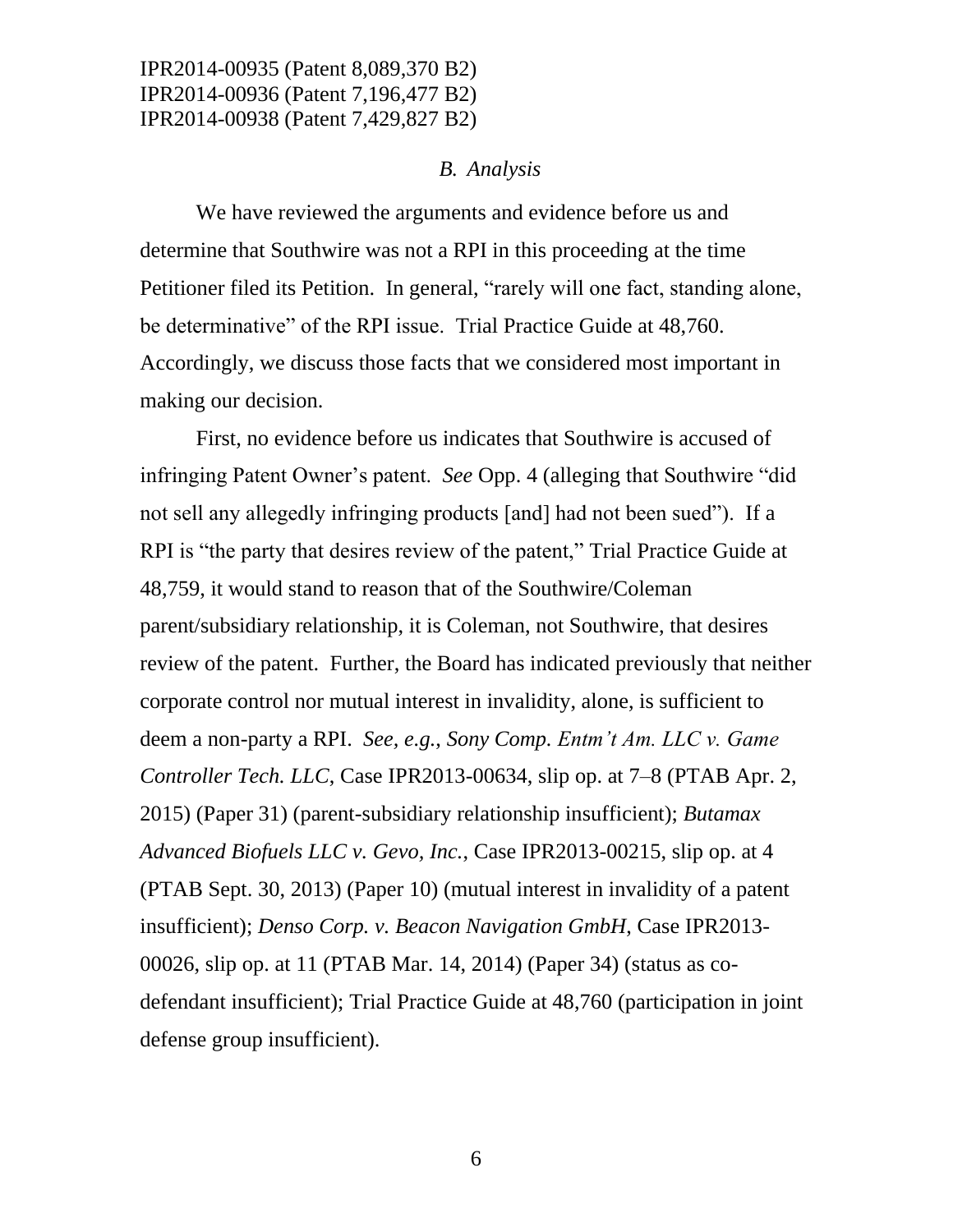Second, the evidence before us indicates that Coleman contributed funds towards this proceeding, but not Southwire. *See* Opp. 4–5 (describing the evidence showing Coleman's payments to Petitioner's law firm); *see also GEA Process Eng'g, Inc. v. Steuben Foods, Inc.*, IPR2014-00041, slip op. at 13–21 (PTAB Feb. 11, 2015) (Paper 140) (finding a non-party that paid the petitioner's legal fees for a period of time in an *inter partes* review to be a real party in interest) ("*GEA Process*"); *In re Guan*, Reexamination Control No. 95/001,045, Decision Vacating Filing Date at 8 (Aug. 25, 2008) ("a party paying for a particular patent to be the subject of a request for *inter partes* reexamination would appear to be a real party in interest"); Trial Practice Guide at 48,760 (funding of a petition can be an important factor in the RPI inquiry).

In this case, the evidence before us indicates that the monies paid for this proceeding were paid out of a Coleman account. *See* Ex. 1020 (listing Coleman's bank accounts separately from Southwire's); Ex. 1044 (depicting Coleman-logo checks having a Southwire address); Ex. 1043 (reproducing receipts for funds wires from Coleman to Petitioner's counsel); Ex. 1045 (declaration of Petitioner's counsel explaining the fund transfer evidence provided). The invoices for legal services were directed to Coleman. Ex. 1042.

Patent Owner points out that the address on Coleman's checks lists Southwire's address. Reply 3 (discussing the checks in Exhibit 1044). This co-location, however, does not speak to the authority to issue the payments, nor does it speak to which entity was making the payments; it just indicates where the administrative unit that processed the payments was physically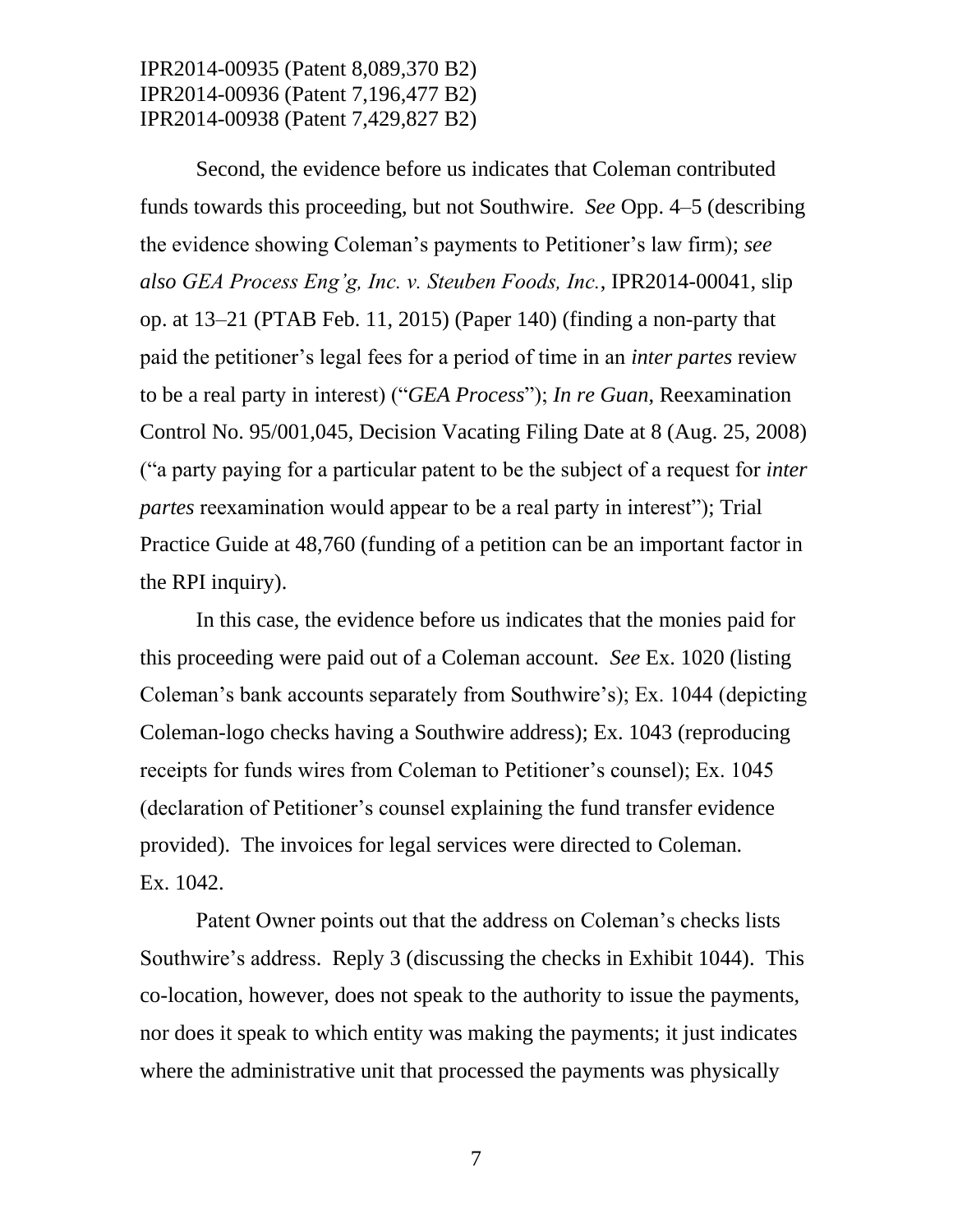located. *See* Ex. 1046 ¶¶ 19–20 (explaining that the account listed on the checks is a Coleman account, that "[t]he reason Southwire's name appears on the paystubs is that in October 2014, Coleman switched its financial software from an AS400 platform to an SAP platform," and that "[a]t that time, Coleman accounts payable processing moved to Carrollton, Georgia and a PO box was utilized for Coleman and Southwire mail").

Third, the particular type of corporate structure does not require us to find Southwire a RPI, as Patent Owner argues. *See* Reply 1–4. Southwire is the sole member of Coleman. *See supra* n.3; Ex. 1017 (Section 3 – listing "Southwire Company, LLC" as sole Member). In that sense, Southwire exercises control over Coleman generally. *See also id.* (discussing in Section 7 the Member's authority). Although corporate control may imply the right to control all aspects of an organization in theory, the relevant inquiry here is whether Southwire had practical control over Coleman's participation in *this proceeding* or, in other words, "the opportunity to present proofs and argument." *Taylor v. Sturgell*, 553 U.S. 880, 895 (2008); *Gonzalez v. Banco Central Corp.*, 27 F.3d 751, 759 (1st Cir. 1994) (requiring that "the non[-]party possessed effective control over a party's conduct of the [proceeding] as measured from a practical, as opposed to a purely theoretical standpoint"). Patent Owner has only provided evidence of theoretical control, by way of corporate structure, but has not provided sufficient evidence that Southwire had any actual control over Coleman's participation in this proceeding.

Fourth, Southwire and Coleman share the same officers, but Patent Owner has not provided sufficient evidence that persuades us that the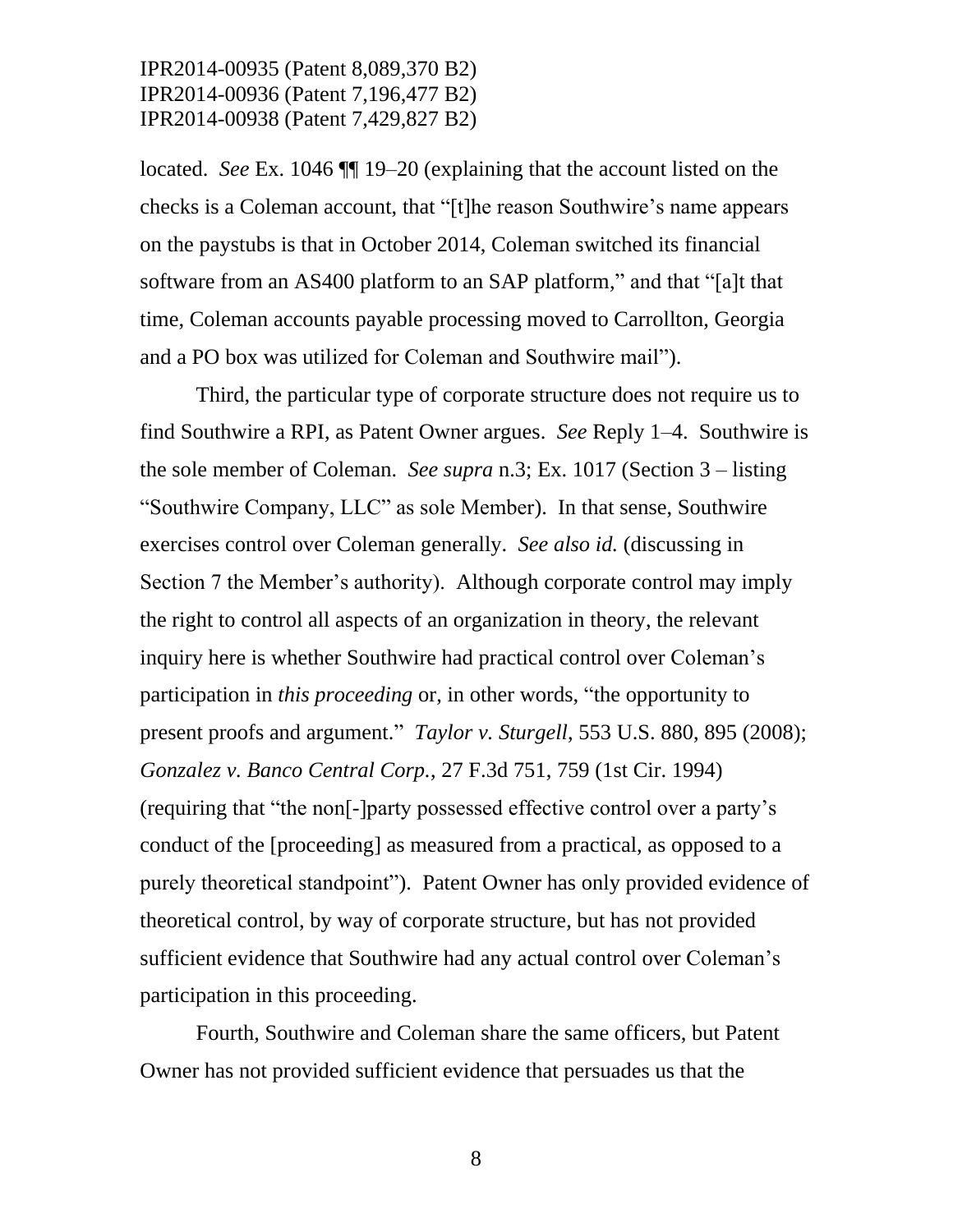officers had the ability to, or in fact did, blur the lines between their respective roles in the organizations. Petitioner argues that officers are permitted to "change hats" without triggering RPI. Opp. 5–6 (citing *United States v. Bestfoods*, 524 U.S. 51, 69 (1998) (discussing the "well established principle [of corporate law] that directors and officers holding positions with a parent and its subsidiary can and do 'change hats' to represent the two corporations separately, despite their [corporations'] common ownership"). Patent Owner cites *Direct Marketing Concepts, Inc. v. Trudeau*, 266 F. Supp. 2d 794, 797 (N.D. Ill. 2003) to argue that the "changing hats" argument is "legally irrelevant." Reply 4. Patent Owner's argument relying on *Direct Marketing Concepts* is unpersuasive because that case involved a different fact pattern from this proceeding. In particular, in *Direct Marketing Concepts*, the "changing hat" issue revolved around the involvement of a single *individual* who was the sole managing-member of multiple limited liability companies. *Id.* Here, the sole member of Coleman is a corporate entity; thus, the management is delegated to a number of individuals (officers) who, as one of a number of individuals having delegated authority, do not have the same kind of complete control of the organization as the individual in *Direct Marketing Concepts*. *See* Ex. 1017 (Section 7 – discussing how the "Member shall have full, exclusive and complete discretion to manage and control the business and affairs"; and Section 8 – discussing that Officers "shall act pursuant to such *delegated* authority") (emphasis added). In fact, Petitioner has pointed to evidence indicating that the authority delegated to the officers of Southwire does not include the authority to act on behalf of Coleman. Opp. 7 (citing Ex. 1018, a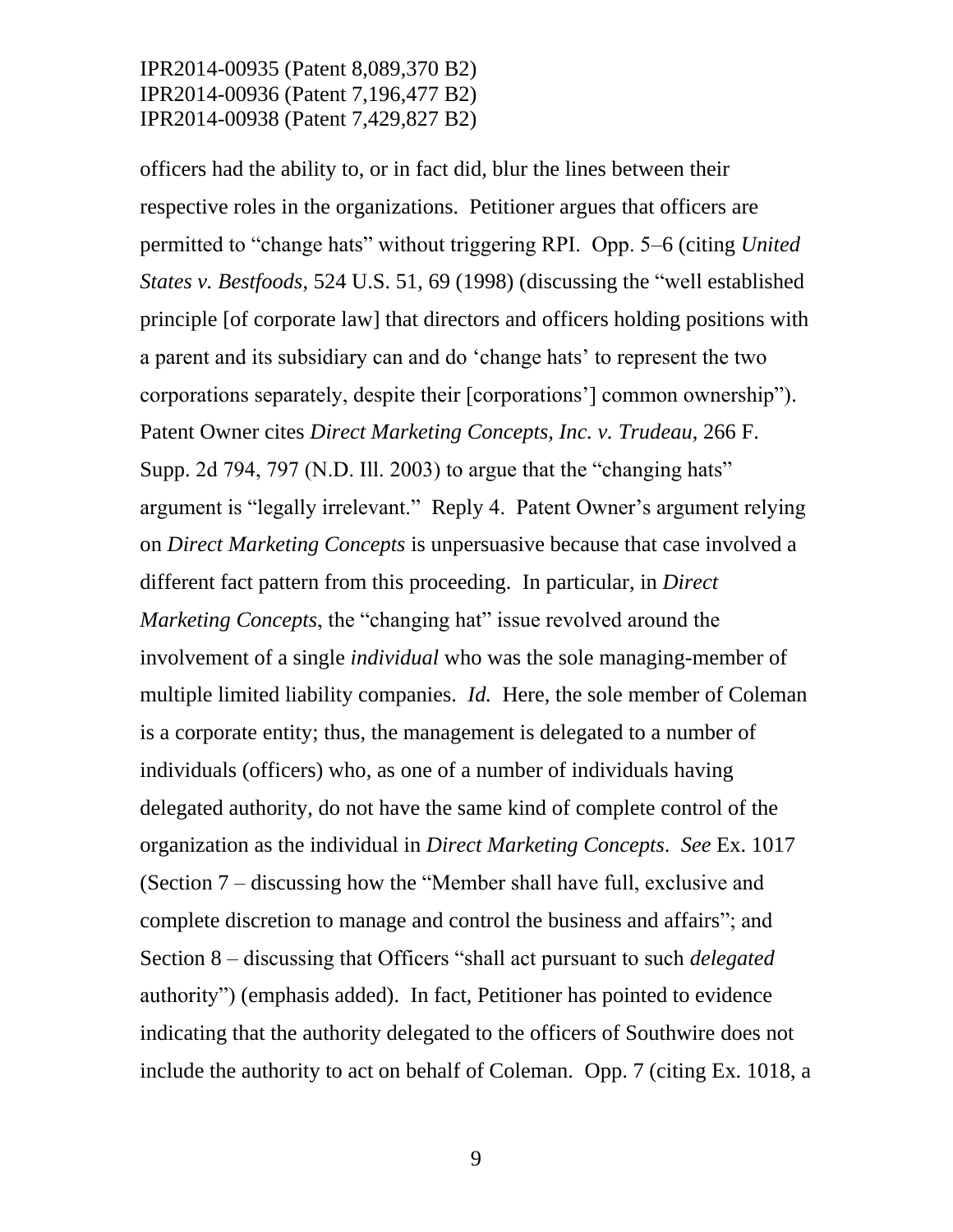Southwire resolution that "would have permitted Southwire officers acting in their capacity as such to make decisions for Coleman"); Ex. 1046 ¶¶ 8–9 (explaining that Coleman did not ratify the resolution in Exhibit 1018 and, as such, Southwire officers do not have the authority to act for Coleman, or vice versa). Thus, even if those officers were the same persons, there is no evidence before us that suggests that Southwire's officers, acting in that capacity, have been delegated the authority to act on behalf of Coleman. *See also* Ex. 1046 ¶ 9 (the Treasurer of Coleman testifying that "Southwire['s officers] do not have the authority to act on behalf of Coleman").

Lastly, in its Opposition, Petitioner notes that Southwire may have become a RPI on July 6, 2015, and, "out of an abundance of caution," updates its mandatory notices to include Southwire. Opp. 13–14. On that day, invoices changed over from Coleman-branded invoices to Southwirebranded ones. Ex. 1032. Regardless of this development, and without commenting on whether Southwire did or did not become a RPI in July 2015, the relevant inquiry here is whether Southwire was a real party in interest as of the filing date of the petition (here, June 11, 2014). 35 U.S.C. § 312(a)(2) (requiring that "the *petition* identifies all real parties in interest") (emphasis added); 37 C.F.R. § 42.8(a)(3) (addressing a change in the real party in interest); *see also* Opp. 14–15 (arguing that the PTAB's rules and the statutory scheme permit adding real parties in interest, based on changes in circumstances, that were not previously real parties in interest when the petition was filed). Thus, this development does not affect our analysis.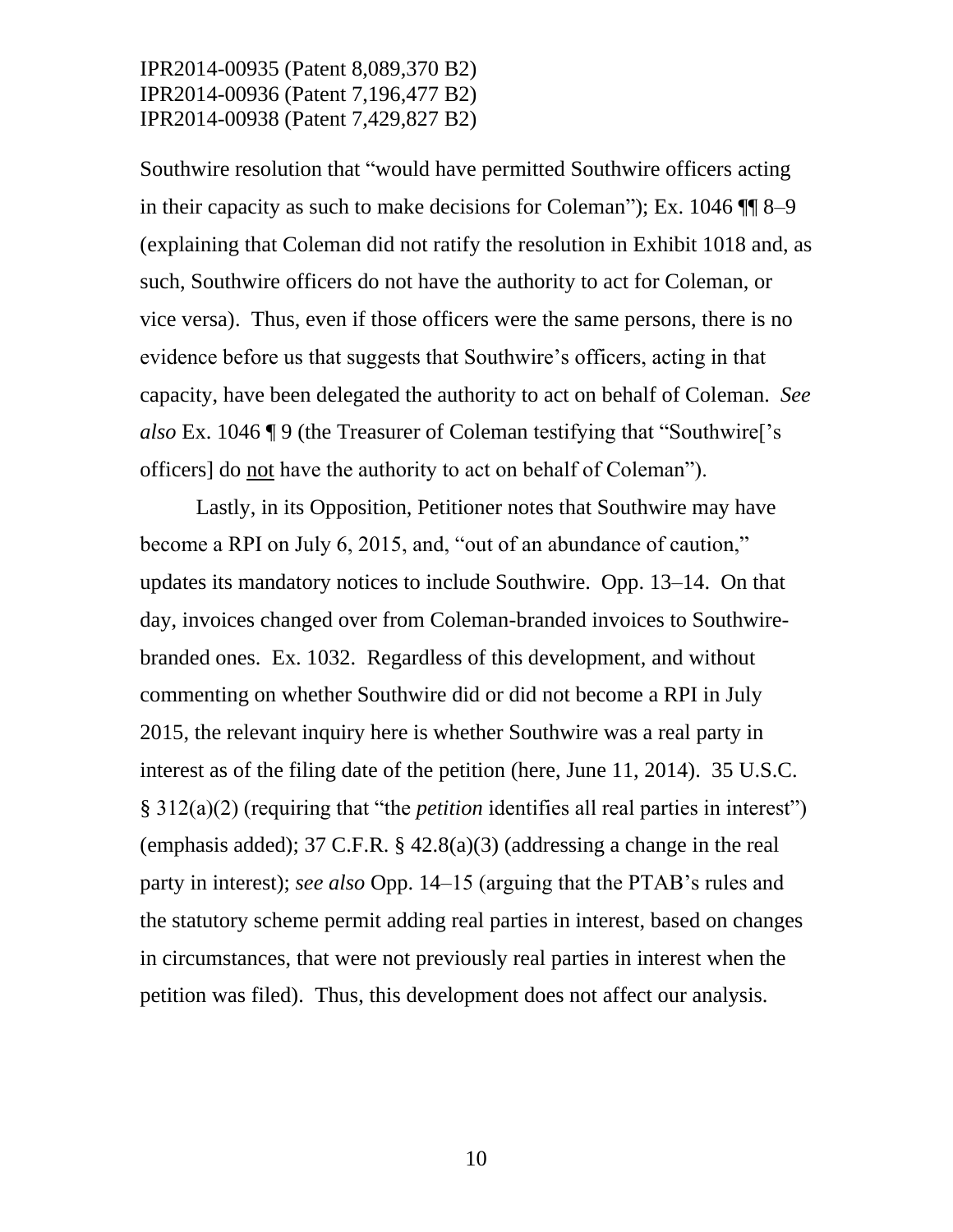#### *C. Conclusion*

Reviewing the arguments and evidence presented by Petitioner and Patent Owner, we determine that Patent Owner has not rebutted the presumption that Petitioner correctly identified all real parties in interest at the time of filing its Petition. No one factor proves dispositive; we considered all of the evidence and arguments in arriving at our decision.

#### III.ORDER

In view of the foregoing, it is hereby ORDERED that Patent Owner's Motions to Terminate in IPR2014-00935, -00936, and -00938 are *denied.*